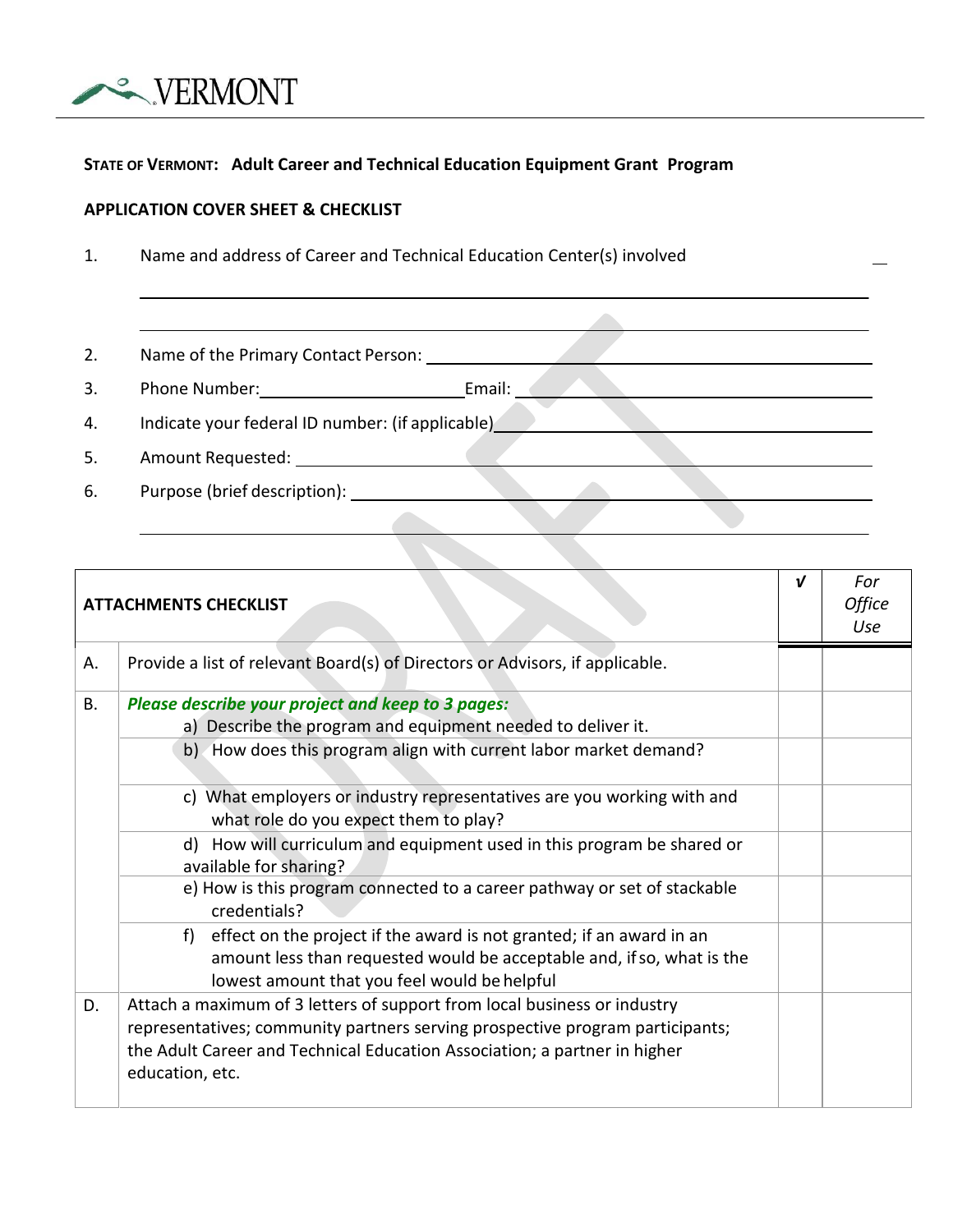| Ε. | Complete simplified project budget sheet; including information regarding private<br>funds, employer contributions, and other in-kind donations. |  |
|----|--------------------------------------------------------------------------------------------------------------------------------------------------|--|
| F. | Please Include first 2 pages of the organizations form 990 (if applicable)                                                                       |  |
| G. | Attach any other information that you feel would be helpful in assisting the                                                                     |  |
|    | Committee Members in making an award determination. (Pictures/sketches;                                                                          |  |
|    | curriculum; certificate or credential information, employment information, etc.).                                                                |  |

Questions can be directed to: Sarah Buxton, Vermont Department of Labor, [sarah.buxton@vermont.gov](mailto:sarah.buxton@vermont.gov)

**Please e-mail the completed application and cover sheet to [sarah.buxton@vermont.gov](mailto:sarah.buxton@vermont.gov)**